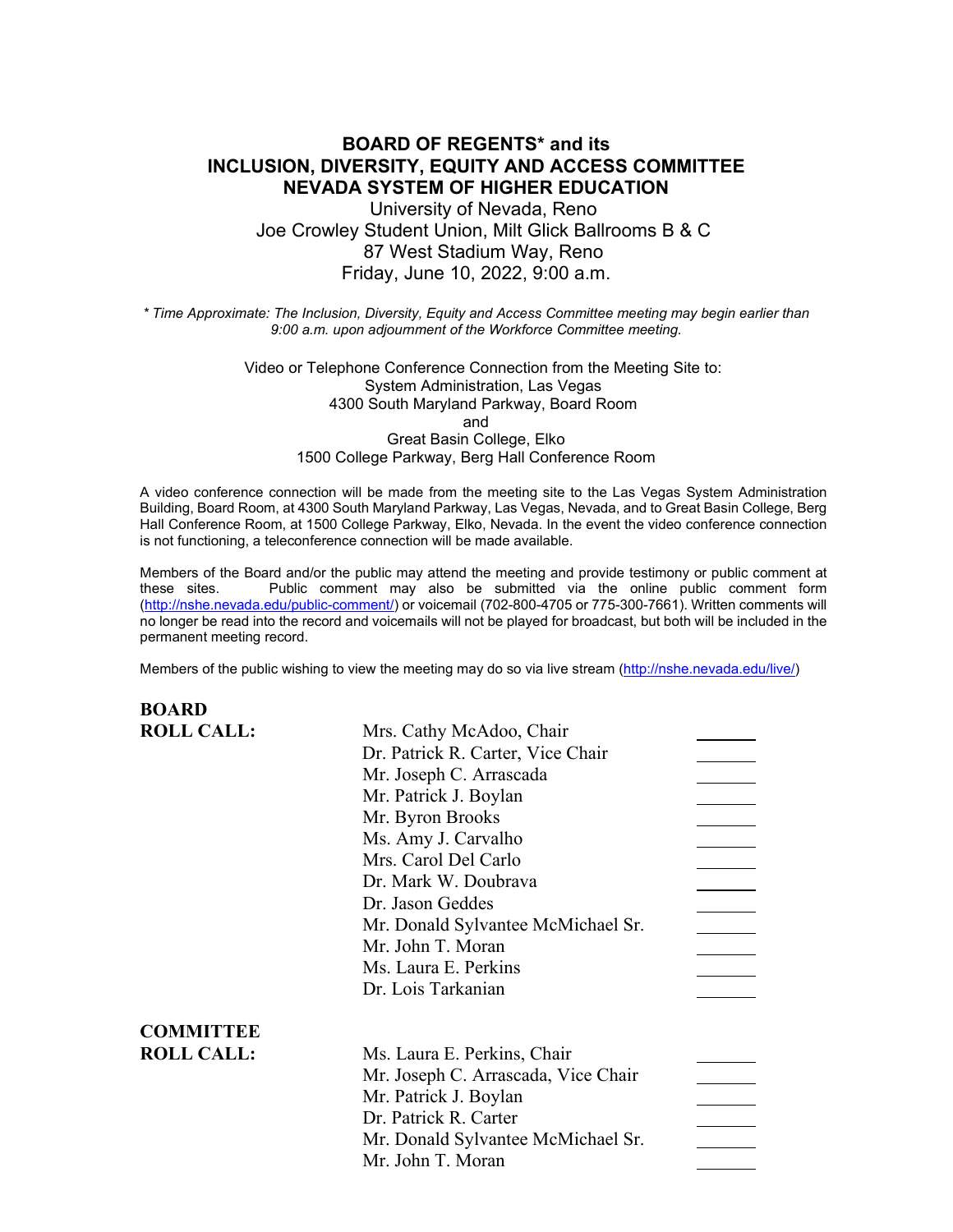In addition to the Inclusion, Diversity, Equity and Access Committee, this meeting is noticed as a meeting of the Board of Regents to allow other Regents who may wish to attend to participate.

### **IMPORTANT INFORMATION ABOUT THE AGENDA AND PUBLIC MEETING**

**NOTE:**Below is an agenda of all items scheduled to be considered. Notification is hereby provided that items on the agenda may be taken out of the order presented, including moving an item to a different day if the meeting is noticed for more than one day, two or more agenda items may be combined for consideration, and an agenda item may be removed from the agenda or discussion relating to an item on the agenda may be delayed at any time.

In accordance with the Board of Regents' Bylaws, Title 1, Article V, Section 18, items voted on may be the subject of a motion to reconsider at this meeting. A motion to reconsider an item may be made at any time before adjournment of this meeting. Similarly, if an item is tabled at any time during the meeting, it may, by proper motion and vote, be taken from the table and thereafter be the subject of consideration and action at any time before adjournment of this meeting.

\*The Board of Regents, at its regularly scheduled meetings, meets concurrently with its Committees (the Academic, Research and Student Affairs Committee; the Audit, Compliance and Title IX Committee; the Community College Committee; the Business, Finance and Facilities Committee; the Health Sciences System Committee; the Inclusion, Diversity, Equity and Access Committee; the Security Committee; and the Workforce Committee). The Board's Committee meetings take place in accordance with the agendas published for those Committees. Regents who are not members of the Committees may attend the Committee meetings and participate in the discussion of Committee agenda items. However, action items will only be voted on by the members of each Committee, unless a Regent is temporarily made a member of that Committee under Board of Regents' Bylaws, Title 1, Article VI, Section 6. The full Board of Regents will consider Committee action items in accordance with the Board of Regents' agenda published for the current or for a subsequent meeting.

In accordance with the Board of Regents' Bylaws, Title 1, Article V, Section 12, a quorum may be gained by telephonic, video, or electronic transmission provided that notice to that effect has been given.

Some agenda items are noted as having accompanying reference material. Reference material may be accessed on the electronic version of the agenda by clicking the reference link associated with a particular item. The agenda and associated reference material may also be accessed on the Internet by visiting the Board of Regents' website at:

### <https://nshe.nevada.edu/leadership-policy/board-of-regents/meeting-agendas/>

Many public libraries have publicly accessible computer terminals. Copies of the reference material and any additional support materials that are submitted to the Board of Regents' Office and then distributed to the members of the Board of Regents after the posting of this agenda but before the meeting, will be made available as follows: 1. Copies of any such materials are available at the Board of Regents' Office at 2601 Enterprise Road, Reno, Nevada and the Board of Regents' Office at 4300 South Maryland Parkway, Las Vegas, Nevada. A copy may be requested by calling Winter Lipson at (702) 889-8426; 2. Copies of any such materials will also be available at the meeting site.

Reasonable efforts will be made to assist and accommodate physically disabled persons attending the meeting. Please call the Board office at (775) 784-4958 in advance so that arrangements may be made.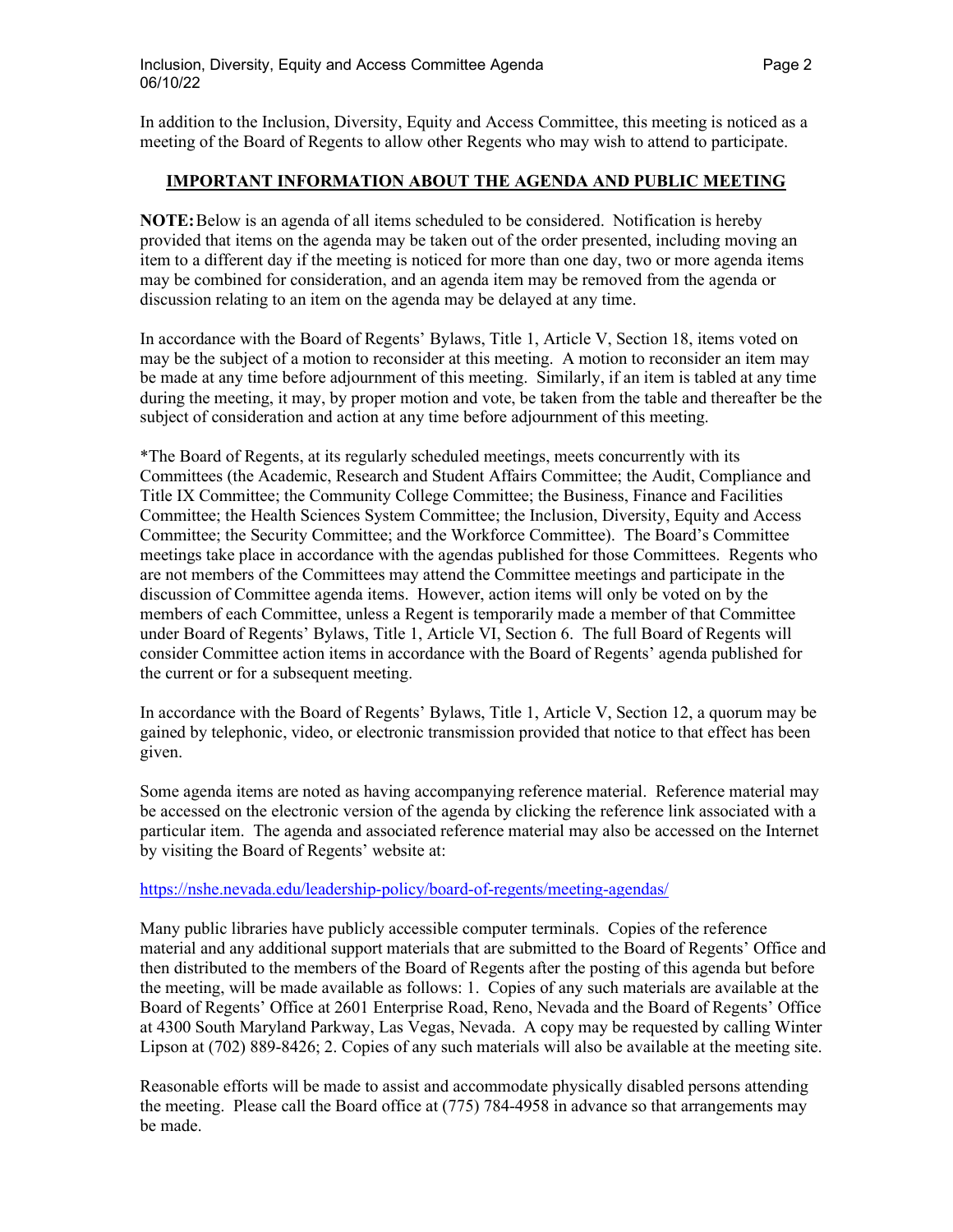# **1. PUBLIC COMMENT INFORMATION ONLY**

Public comment will be taken during this agenda item. No action may be taken on a matter raised under this item until the matter is included on an agenda as an item on which action may be taken. Comments will be limited to three minutes per person. Persons making comment will be asked to begin by stating their name for the record and to spell their last name. The Committee Chair may elect to allow additional public comment on a specific agenda item when that agenda item is being considered.

In accordance with Attorney General Opinion No. 00-047, as restated in the Attorney General's Open Meeting Law Manual, the Committee Chair may prohibit comment if the content of that comment is a topic that is not relevant to, or within the authority of, the Board of Regents, or if the content is willfully disruptive of the meeting by being irrelevant, repetitious, slanderous, offensive, inflammatory, irrational or amounting to personal attacks or interfering with the rights of other speakers.

## **2. MINUTES FOR POSSIBLE ACTION**

The Committee will consider approval of the minutes from the December 3, 2021, meeting of the Board of Regents' Cultural Diversity Committee. *[\(Ref. IDEA-2\)](https://nshe.nevada.edu/wp-content/uploads/file/BoardOfRegents/Agendas/2022/06-jun-mtgs/idea-refs/IDEA-2.pdf)*

*ESTIMATED TIME: 5 mins.*

# **3. CHAIR'S REPORT INFORMATION ONLY**

Chair Laura E. Perkins will provide general remarks to the Committee members to include a discussion regarding next steps for the NSHE Anti-Discrimination Resolution.

*ESTIMATED TIME: 10 mins.*

# **4. AMERICANS WITH DISABILITIES ACT INFORMATION ONLY PLAN REVIEW COMMITTEE**

University of Nevada, Reno (UNR) President Brian Sandoval and Denise Baclawski, UNR Associate Vice President, Facilities Services, will provide an informational presentation regarding the University's Americans with Disabilities Act Plan Review Committee. *[\(Ref. IDEA-4\)](https://nshe.nevada.edu/wp-content/uploads/file/BoardOfRegents/Agendas/2022/06-jun-mtgs/idea-refs/IDEA-4.pdf)*

*ESTIMATED TIME: 15 mins.*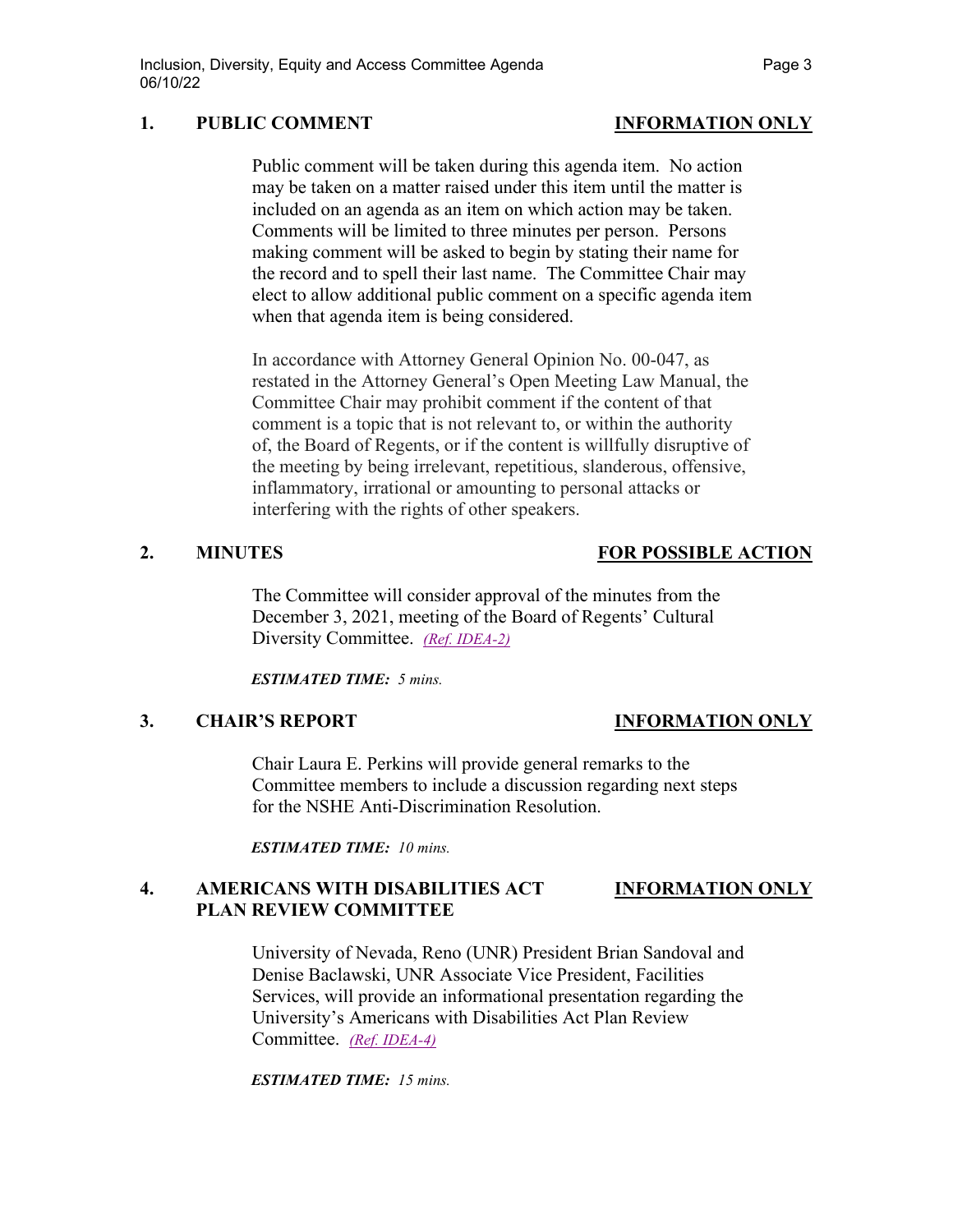## **5. NSHE NORTHERN NEVADA DIVERSITY INFORMATION ONLY SUMMIT HIGHLIGHTS**

Eloisa Gordon-Mora, Ph.D., University Diversity and Inclusion Officer for the University of Nevada, Reno (UNR), will provide a summary and highlights from the Northern Nevada Diversity Summit held virtually on April 6, 2022. Hosted by UNR, this year's theme was "Work, Study, Family, and Life Balances in Higher Education: Advancing Best Practices in a Pandemic World." *[\(Ref. IDEA-5\)](https://nshe.nevada.edu/wp-content/uploads/file/BoardOfRegents/Agendas/2022/06-jun-mtgs/idea-refs/IDEA-5.pdf)*

*ESTIMATED TIME: 10 mins.*

### **6. AWARD PRESENTATION INFORMATION ONLY**

Jose Melendrez, Chair of the NSHE IDEA Council, will present Estela Gutierrez, Vice President of Student Services and Diversity at Truckee Meadows Community College, with an award from the Council. This award recognizes Vice President Gutierrez for her 30 years of service to TMCC and her tireless efforts in promoting inclusion, diversity, equity, and access. In March 2022, her efforts brought national recognition to Nevada when she was awarded the prestigious National AAHHE Community College Award by the American Association of Hispanics in Higher Education.

*ESTIMATED TIME: 10 mins.*

## **7. NEW BUSINESS INFORMATION ONLY**

Items for consideration at future meetings may be suggested. Any discussion of an item under "New Business" is limited to description and clarification of the subject matter of the item, which may include the reasons for the request, and no substantive discussion may occur at this meeting on new business items in accordance with the Nevada Open Meeting Law (NRS 241.010 *et seq*.).

*ESTIMATED TIME: 5 mins.*

### **8. PUBLIC COMMENT INFORMATION ONLY**

Public comment will be taken during this agenda item. No action may be taken on a matter raised under this item until the matter is included on an agenda as an item on which action may be taken. Comments will be limited to three minutes per person. Persons making comment will be asked to begin by stating their name for the record and to spell their last name. The Committee Chair may elect to allow additional public comment on a specific agenda item when that agenda item is being considered.